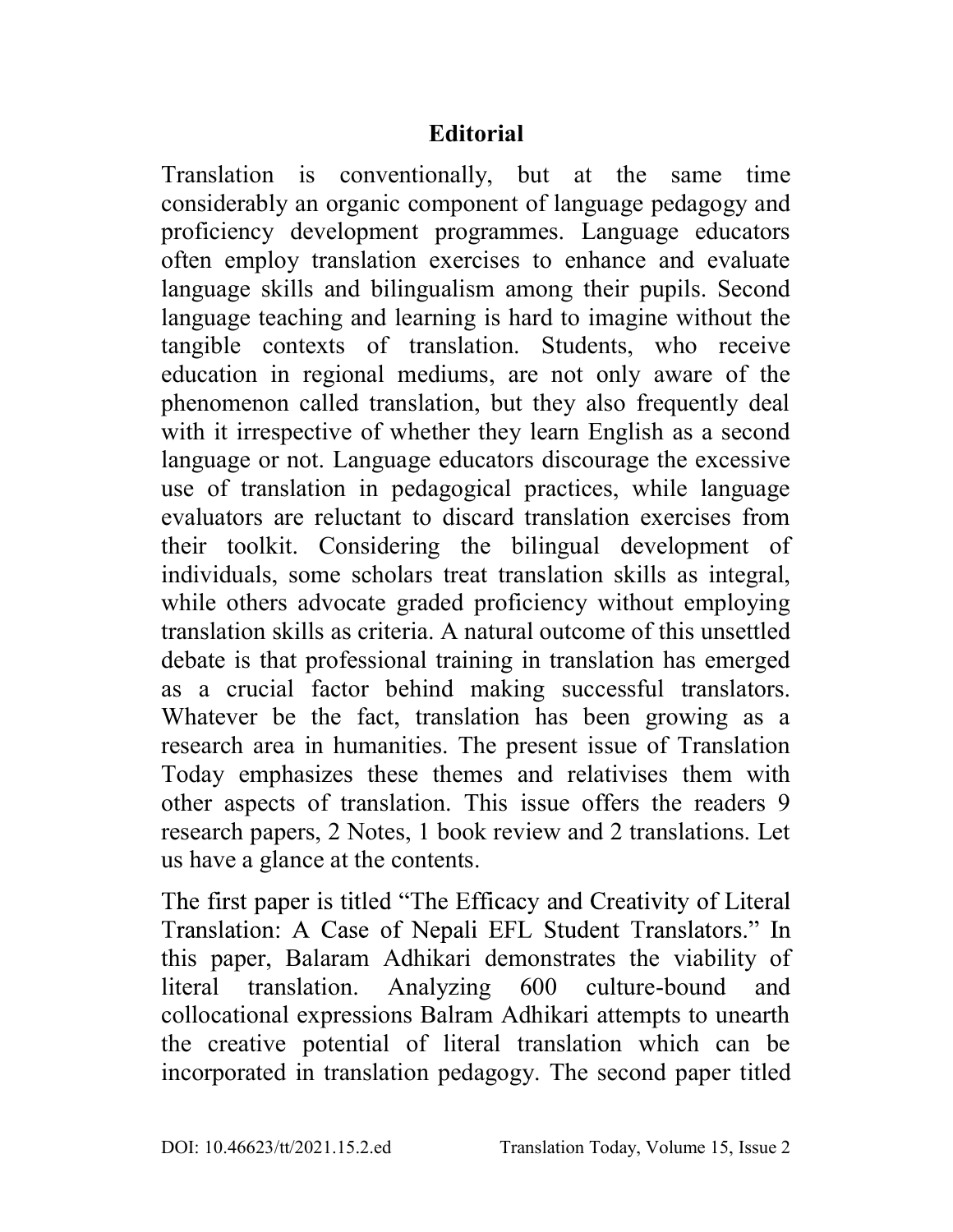"A Comparative Study of Translation Errors made by Odia ESL Learners'' is by Sasmita Kanungo. In this empirical research, the author studies the errors made by Odia ESL learners during direct and inverse translations. She concludes that the medium of instruction does not have a determining role in the translation errors made by Odia ESL learners. The third paper of this issue bearing the title "The Imagistic" Feature of Wordplays: Exploring Lexical Blends and Their Translation from American English into Brazilian Portuguese in the Video Game Enter the Gungeon" is by Adauri Brezolin. In this paper, Adauri Brezolin discusses the word-formation and lexical blending processes by analyzing the names of creatures of the video game Enter the Gungeon. The fourth paper titled, Education and the Vernacular in the 19th Century Bengal: Translation, Print, and Standardization by Abhisek Tah argues how the translations produced by Fort William College and Serampore Missionary Press, Calcutta School Book Society and Vernacular Literature Society motivated the upper-class urban elites to shape the Bengali language representing their ethos, class hierarchy and identity. The fifth paper titled "The Importance of Discourse Analysis in Translation from Students' Perspective" is by Abdul-Malik Saif Al-Selwi who delves into the study of discourse analysis and its importance in translation and the author recommends that the Discourse Analysis should be a part of university curricula. The sixth paper titled "Cultural and Literary Metamorphoses in Nonsense Literature - Journey from Jumblies to Papangul, Gramboolia to Grambhulia" is by Nabanita Sengupta. She discusses the challenges of translating nonsense literature by analyzing Satyajit Ray's translation of Edward Lear's nonsense rhymes. The seventh paper bearing the title "Examining the Grammatical Problems and Difficulties Faced by the M.A. Arabic Students in India in English to Arabic Translation" is authored by Millia Solaiman,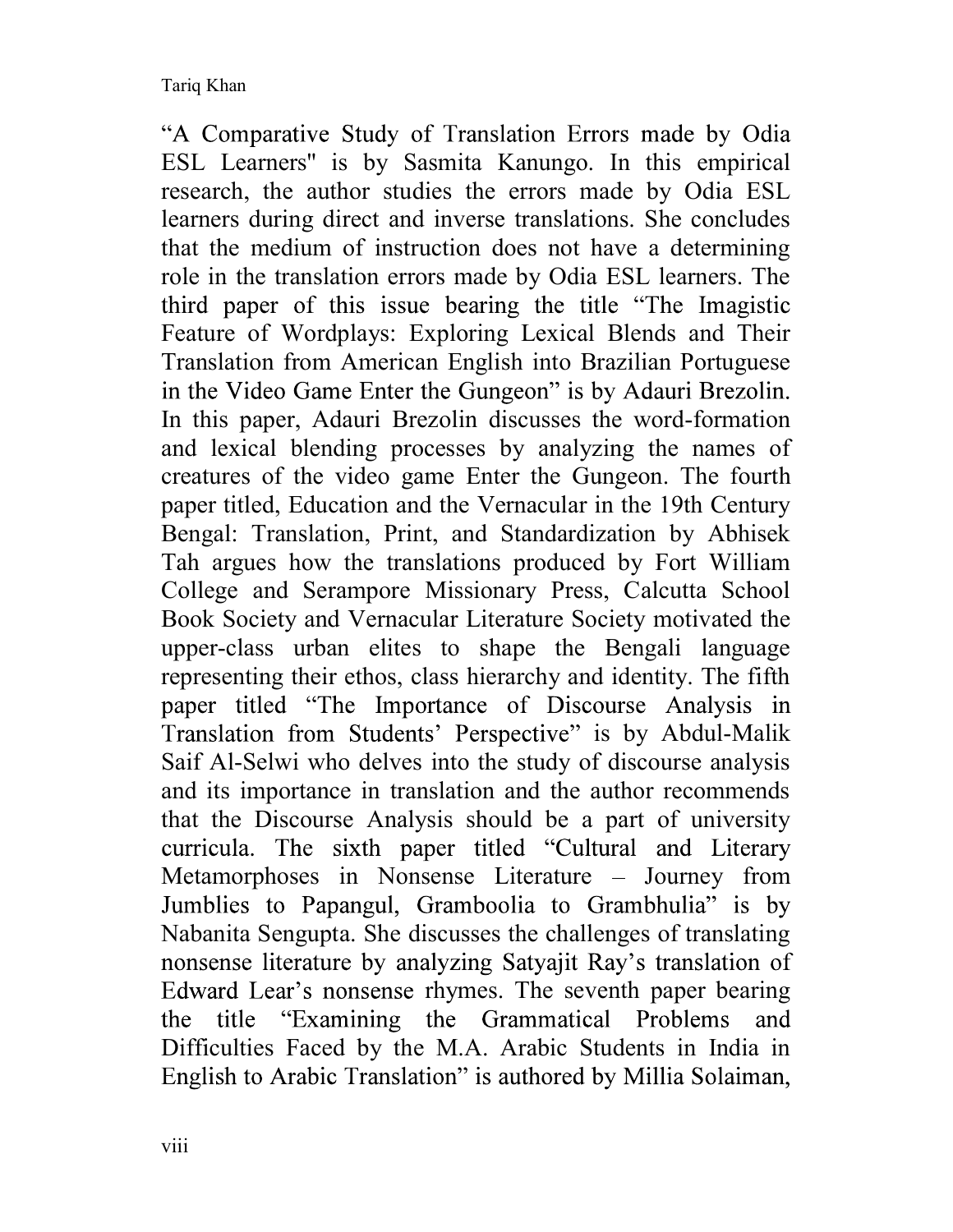who analyzes the grammatical problems encountered and negotiated by M.A. Arabic students in India while translating into Arabic. The eighth paper titled Science Worksheets for by Uthra Dorairajan & Manikandan Sambasivam. They discuss various aspects of their experience of translating science worksheets to Tamil.

The ninth paper titled "Translating Form over Lexis: A Study through Select Odia Poetry in English Translation" is by Madhumita Nayak and Asima Ranjan Parhi. They discuss the dominance of form over lexical corpus that provides an acceptable rendition of text in the target language and an explicit spontaneous task-based learning of inferring new meanings to already existing words in the context of the translation of poetry.

This issue has two notes. The first one titled "Intersection of Translators' Ideology and Linguistic Context: Jayanti Dalal and Harendra Bhatt in a Comparative Framework", is by Ashish Chavda. He does a comparative study of two Gujarati translations of George Orwell's Animal Farm. The second one titled, "Understanding Transliteration and Translation in The Goddess of Revenge" is by Dhanya Johnson, who studies how transliteration and translation prove to be significant in the understanding and retaining the cultural items of a Namboothiri community through the English translation of "Prathikaaradevatha".

In the book review section, Obed Ebenezer S. offers a review of the book When Translation Goes Digital: Case Studies and Critical Reflections edited by Renée Desjardins, Claire Larsonneur; and Philippe Lacour. The translation section carries two translations namely Madhabananda Panda's The Achievement of Two Friends and Naming Ceremony translated by Pramod Kumar Das and Ashish Tripathy's Jab Vah Gaata